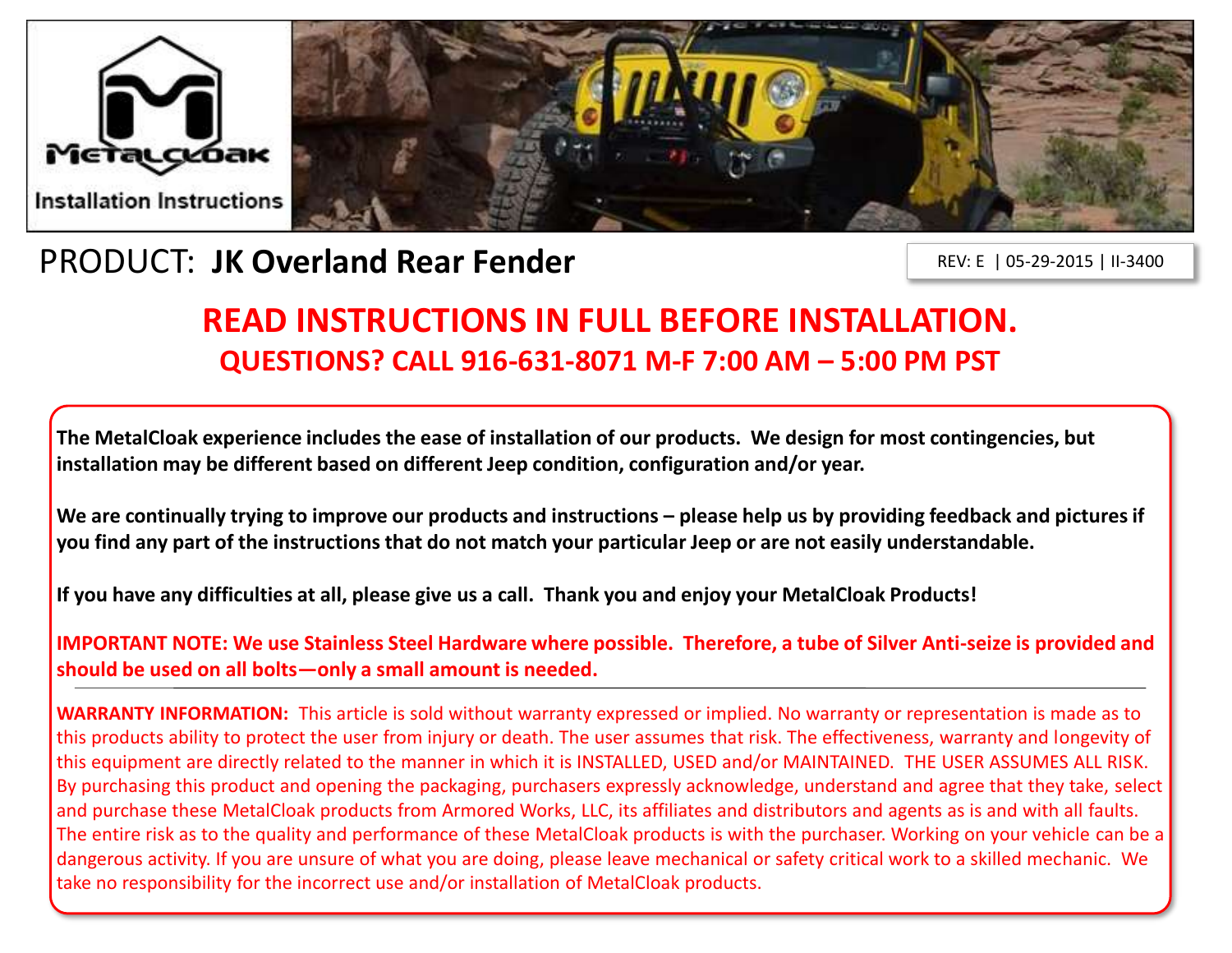

**Tools Required:** This list is the recommended tools for ease of installation. Other versions of the same tool can be used. For example, Allen Wrenches instead of Allen Drive Sockets.



**HOW TO USE THIS GUIDE:** The installation guide contains ALL steps for installation. Please read and follow the instructions in order of each page from top to bottom, and left to right.

**Jeep Model:** Instructions may apply to multiple Jeep models, but are labeled separately where appropriate (i.e. TJ vs. LJ). **Options:** Because of the number of component options we offer, these instructions may contain steps that will not match your particular configuration. You can skip these steps.

**Images:** Pictures are provided and parts are labeled throughout the instructions. Each text box contains guidance based on the pictures next to it. The text will refer to alphabetical labels (A, B, etc.) found in the images.

**Installation Notes:** Terms may be used in the body of the instructions that you may not be familiar with, if you have any questions feel free to contact us at the number below, or email techhelp@metalcloak.com

**QUESTIONS: Any questions or comments about the instructions? Call us at 916-631-8071 M-F 7:00 AM – 5:00 PM PST.**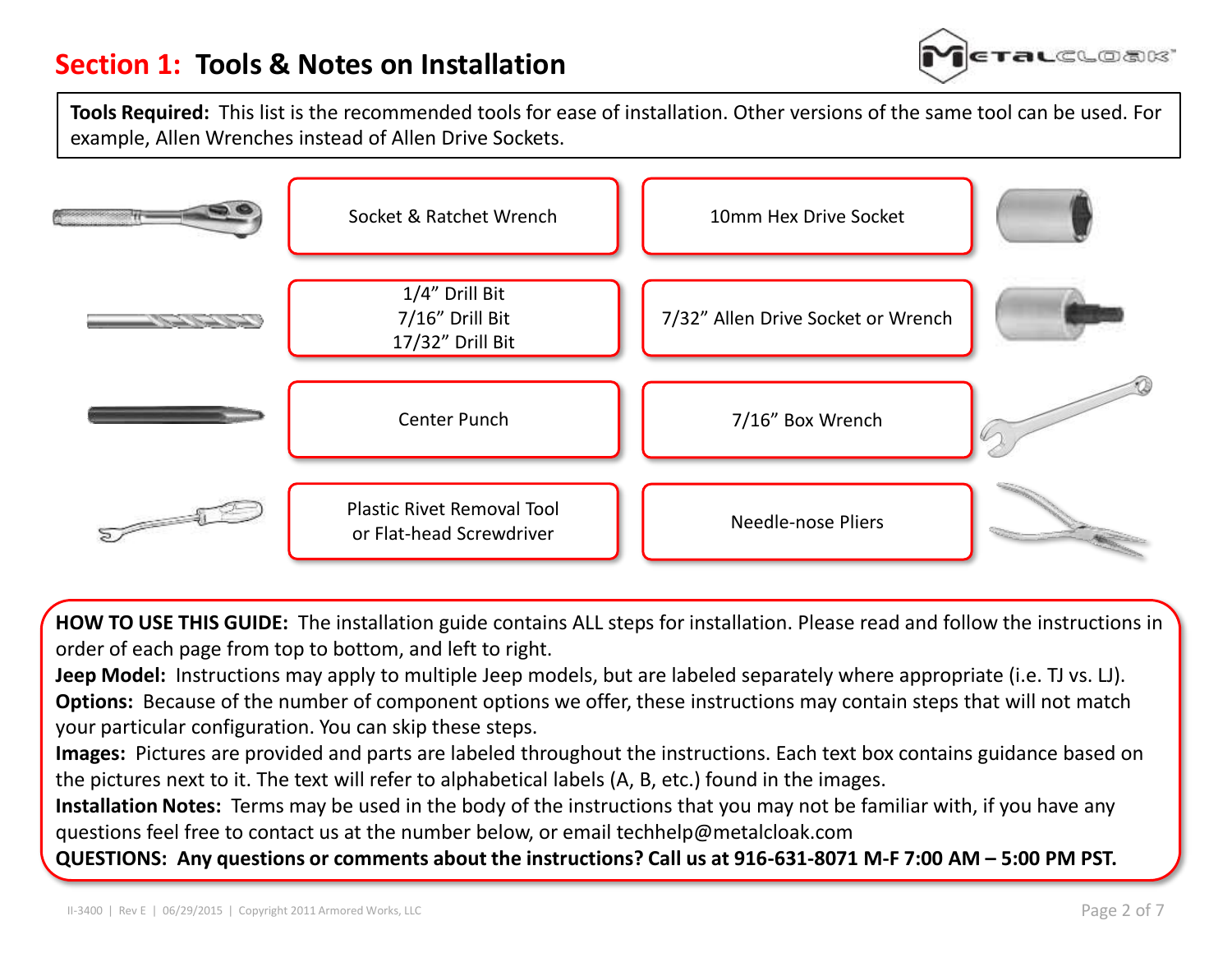## **Section 2: Product Components**



| DC-0001 REV A   |                                                      |                                                                                                       |   |                |                    |                                          |                              | SHEET 1 OF 1                     |
|-----------------|------------------------------------------------------|-------------------------------------------------------------------------------------------------------|---|----------------|--------------------|------------------------------------------|------------------------------|----------------------------------|
|                 | 2                                                    | 3                                                                                                     | 4 |                | 5                  | 6                                        | 7                            | 8                                |
| <b>ITEM</b>     |                                                      | PART NUMBER/DESCRIPTION                                                                               |   | QTY.           |                    |                                          |                              |                                  |
|                 | CP-0079 INSTALLATION TOOL, .375-16 RIVET NUT         |                                                                                                       |   |                |                    |                                          |                              |                                  |
| $\overline{2}$  | FA-0008 WASHER, .28ID X .62OD X .051TH 18-8 SS SAE   |                                                                                                       |   | 4              |                    |                                          |                              |                                  |
| 3<br>E          | FA-0009 WASHER, .41ID X .81OD X .051TH 18-8 SS SAE   |                                                                                                       |   | 4              |                    |                                          |                              |                                  |
| 4               | FA-0010 HEX NYL LOCKNUT, .25-20 (.31 H) 18-8 SS      |                                                                                                       |   | 4              |                    |                                          |                              |                                  |
| 5               | FA-0011-BZ SBHCSCREW, .25-20x.75L GR8 BLK ZNC        |                                                                                                       |   | $\overline{4}$ |                    |                                          |                              |                                  |
| 6               | FA-0018-BZ SBHCSCREW, .375-16 X 1.0L GR 8 BLACK ZINC |                                                                                                       |   | 18             |                    |                                          |                              |                                  |
| 7               | FA-0053 HEX NYL LOCKNUT .375-16 .45TH ZNC PLT STL    |                                                                                                       |   | $\overline{4}$ |                    |                                          |                              |                                  |
| 8               | FA-0057 RIVET NUT, .375-16 OPEN END ZYC PLTD         |                                                                                                       |   | 14             |                    |                                          |                              |                                  |
| 9               | FA-0115 SFHCSCREW .375-16 x .75L 18-8 SS             |                                                                                                       |   | 4              |                    |                                          |                              |                                  |
| 10              | WM-3060 WELDMENT, OVERLAND FLARE, REAR JK            |                                                                                                       |   |                | $\frac{1}{2}$      |                                          |                              |                                  |
| $\overline{11}$ | WM-3060-P WELDMENT, OVERLAND FLARE, REAR JK          |                                                                                                       |   |                |                    |                                          |                              |                                  |
| D               |                                                      |                                                                                                       |   |                |                    | 8                                        | 7                            |                                  |
|                 |                                                      |                                                                                                       |   |                |                    |                                          | $\mathbf{3}$                 |                                  |
|                 |                                                      |                                                                                                       |   |                |                    |                                          | 10                           |                                  |
|                 |                                                      |                                                                                                       |   |                |                    |                                          |                              |                                  |
|                 |                                                      |                                                                                                       |   |                |                    |                                          |                              |                                  |
|                 |                                                      |                                                                                                       |   |                |                    |                                          |                              |                                  |
|                 |                                                      |                                                                                                       |   |                |                    |                                          |                              |                                  |
|                 |                                                      |                                                                                                       |   |                |                    |                                          |                              |                                  |
| C               |                                                      |                                                                                                       |   |                |                    | ഒ                                        |                              |                                  |
|                 |                                                      |                                                                                                       |   |                |                    |                                          |                              |                                  |
|                 |                                                      |                                                                                                       |   |                |                    | a                                        |                              |                                  |
|                 |                                                      |                                                                                                       |   |                |                    |                                          |                              |                                  |
|                 |                                                      |                                                                                                       |   |                |                    |                                          |                              |                                  |
|                 |                                                      |                                                                                                       |   |                |                    |                                          |                              |                                  |
|                 |                                                      |                                                                                                       |   |                |                    |                                          |                              | $\mathbf{C}$                     |
|                 |                                                      |                                                                                                       |   |                |                    |                                          |                              |                                  |
|                 |                                                      |                                                                                                       |   |                |                    |                                          |                              |                                  |
| B               |                                                      |                                                                                                       |   |                |                    |                                          |                              |                                  |
|                 |                                                      |                                                                                                       |   |                |                    |                                          |                              |                                  |
|                 |                                                      |                                                                                                       |   |                |                    |                                          |                              |                                  |
|                 |                                                      |                                                                                                       |   |                |                    |                                          |                              |                                  |
|                 |                                                      |                                                                                                       |   |                |                    |                                          |                              |                                  |
|                 |                                                      |                                                                                                       |   |                |                    |                                          |                              |                                  |
|                 |                                                      |                                                                                                       |   |                |                    |                                          |                              | 9                                |
|                 |                                                      |                                                                                                       |   |                |                    |                                          | 6<br>4                       | $\overline{2}$<br>5              |
|                 |                                                      |                                                                                                       |   |                |                    |                                          |                              |                                  |
| Α               |                                                      | THE INFORMATION CONTAINED ON THIS DRAWING IS<br>THE EXCLUSIVE PROPERTY OF ARMORED WORKS, LLC.<br>ETAL |   |                |                    |                                          |                              |                                  |
|                 |                                                      |                                                                                                       |   |                |                    | UNAUTHORIZED REPRODUCTION IS PROHIBITED. |                              | cloak                            |
|                 |                                                      |                                                                                                       |   |                |                    | <b>DO NOT SCALE DRAWING</b>              |                              | A DIVISION OF ARMORED WORKS, LLC |
|                 |                                                      |                                                                                                       |   |                | <b>PART NUMBER</b> |                                          | 3400 OVERLAND FLARE, JK REAR |                                  |
|                 |                                                      |                                                                                                       |   |                | <b>DESCRIPTION</b> |                                          |                              |                                  |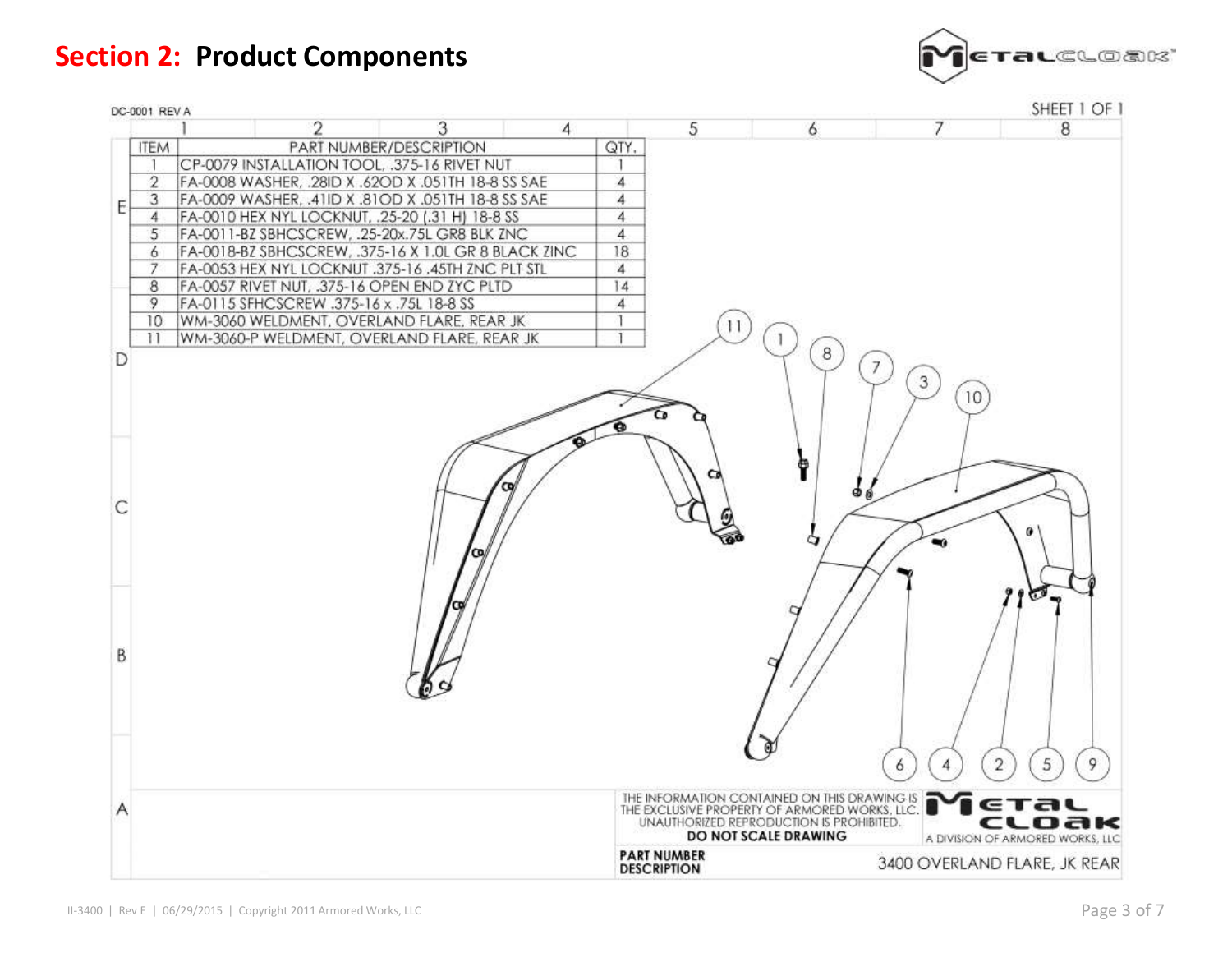### **Section 3: Installation Instructions**

**Step 1:** Remove Front Stock Fender and Inner Fender Well

- A. Remove the plastic rivets. You may choose to cut these off if you do not have a Plastic Rivet Removal Tool readily available.
- B. Pull the flares up and away from the jeep, working from one end of the flare to the other.
- C. Remove the remaining plastic clips with a pair of needs nose pliers







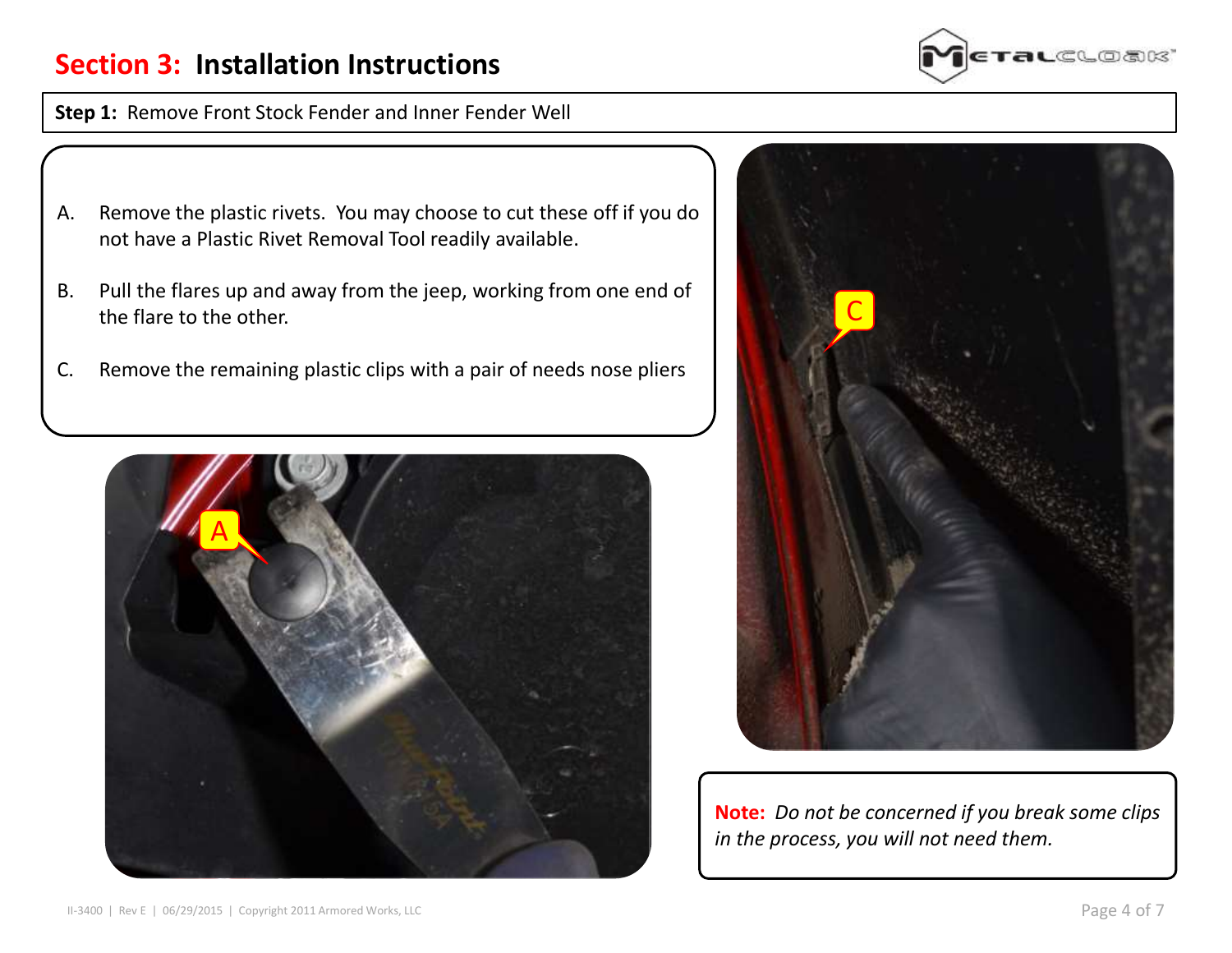

### **Step 2:** Rear Overland Fender Installation



- E. Align the Overland Fender with the stock holes. Thread as many 3/8" Button Head Bolts into the stock holes as possible
- F. Mark the two new holes to be drilled for Rivet Nuts, one in front and one in the rear. Center punch these holes, start with a 1/8" drill and step up in size to 17/32".
- G. The two center holes will be backed by a Nut/Washer and can be drilled to 7/16".
- H. All other stock holes need to be drilled for a Rivet Nut using a 17/32" drill

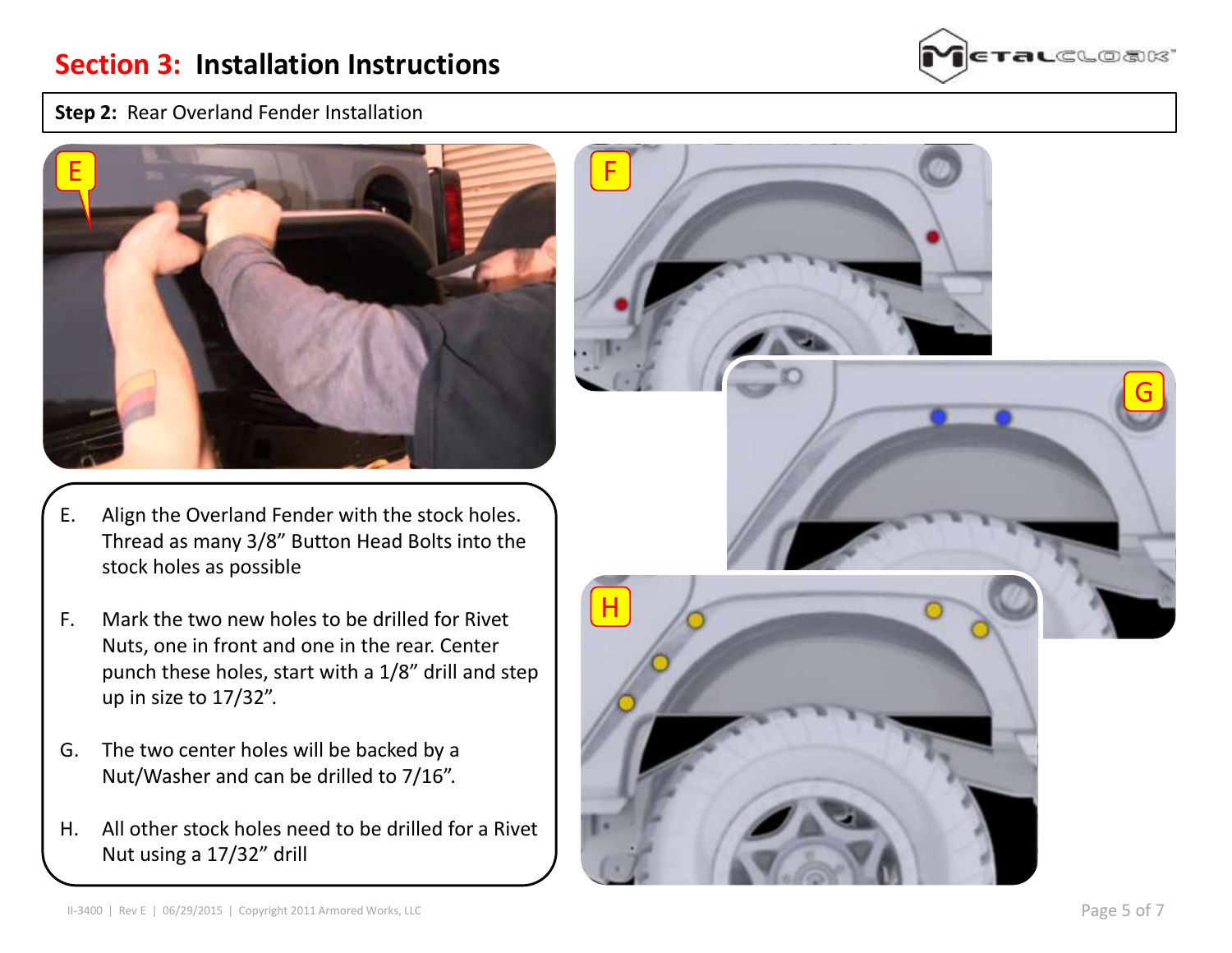### **Step 2:** Rear Overland Fender Installation





- I. The lower two holes at the rear of the Fender need to be drilled to 1/4", and the provided hardware installed. The washer backs the nut on the inside of the sheet metal. The easiest way to do this is to pry the plastic bumper out of the way and use a long 1/4" drill to drill the holes, using the Fender holes as a guide. You can also loosen all the hardware on the bumper and pull it out of the way. This hardware is important for the strength of the product and this step should not be skipped, even if you have an aftermarket bumper that makes this area difficult to access.
- J. Install the Rivet Nuts in the holes that have been opened and created making sure that when installing the Rivet Nuts you set them exactly perpendicular to the sheet metal.